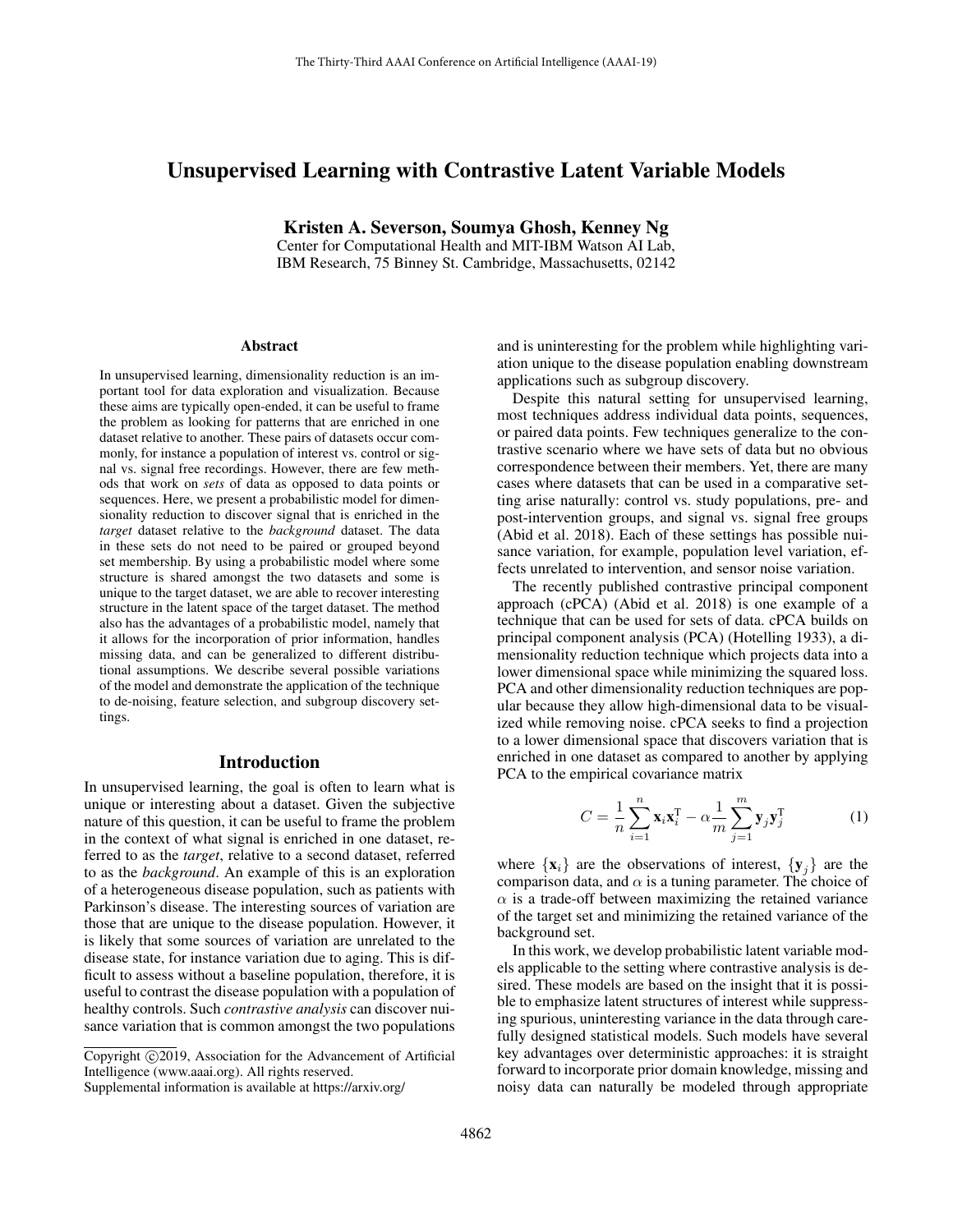noise distributions, model and feature selection can be performed through sparsity promoting prior distributions, and the model can more easily be incorporated into larger probabilistic systems in a principled manner. Through this paper, we advance the state-of-the-art in several ways. First, we develop latent variable models capable of contrastive analysis. We then demonstrate the generality of our framework by demonstrating how robust and sparse contrastive variants can be developed, learned and how automatic model selection can be performed. We also develop contrastive variants of the variational autoencoder, a deep generative model, and demonstrate its utility in modeling the density of noisy data. Finally, we vet our proposed models through extensive experiments on real world scientific data to demonstrate the utility of the proposed framework.

### Contrastive Latent Variable Models

To achieve the aim of discovering patterns that are enriched in one dataset relative to another, we propose a latent variable model where some structure is shared across the two datasets and some structure is unique to the target dataset. Given a target dataset  $\{x_i\}_{i=1}^n$  and a background dataset  ${y_j}_{j=1}^m$ , the model is specified

$$
\mathbf{x}_{i} = \mathbf{S} \mathbf{z}_{i} + \mathbf{W} \mathbf{t}_{i} + \boldsymbol{\mu}_{x} + \boldsymbol{\epsilon}_{i}, \quad i = 1...n
$$
  

$$
\mathbf{y}_{j} = \mathbf{S} \mathbf{z}_{j} + \boldsymbol{\mu}_{y} + \boldsymbol{\epsilon}_{j}, \quad j = 1...m
$$
 (2)

where  $\mathbf{x}_i, \mathbf{y}_j \in \mathbb{R}^d$  are the observed data,  $\mathbf{z}_i, \mathbf{z}_j \in \mathbb{R}^k$  and  $\mathbf{t}_i \in \mathbb{R}^t$  are the latent variables,  $\mathbf{S} \in \mathbb{R}^{d \times k}$  and  $\mathbf{W} \in \mathbb{R}^{d \times t}$ are the corresponding factor loadings,  $\boldsymbol{\mu}_x, \boldsymbol{\mu}_y \in \mathbb{R}^d$  are the dataset-specific means and  $\epsilon_i, \epsilon_j \in \mathbb{R}^d$  are the noise. In general, we do not expect the number of samples in the two datasets to be the same, i.e.  $n \neq m$ . Furthermore, there is no special relationship between the samples  $i$  and  $j$  in equation 2. The primary variables of interest are  $\{\mathbf t_i\}_{i=1}^n$ , which are the lower dimensional representation that is unique to the target dataset.

### Gaussian likelihood and priors

To provide intuition into why eqn. 2 meets our goal of capturing patterns enriched in the target with respect to the background, we consider the case where the noise follows isotropic Gaussian distributions,  $\epsilon_i \sim \mathcal{N}(0, \sigma^2 \mathbf{I}_d)$  and  $\epsilon_j \sim \mathcal{N}(0, \sigma^2 \mathbf{I}_d)$  and the latent variables are modeled using standard Gaussian distributions

$$
\mathbf{x}_i | \mathbf{z}_i, \mathbf{t}_i \sim \mathcal{N}(\mathbf{S} \mathbf{z}_i + \mathbf{W} \mathbf{t}_i + \boldsymbol{\mu}_x, \sigma^2 \mathbf{I}_d)
$$
  
\n
$$
\mathbf{y}_j | \mathbf{z}_j \sim \mathcal{N}(\mathbf{S} \mathbf{z}_j + \boldsymbol{\mu}_y, \sigma^2 \mathbf{I}_d)
$$
  
\n
$$
\mathbf{z}_i \sim \mathcal{N}(0, \mathbf{I}_k), \quad \mathbf{z}_j \sim \mathcal{N}(0, \mathbf{I}_k), \quad \mathbf{t}_i \sim \mathcal{N}(0, \mathbf{I}_t),
$$
 (3)

where  $\mathcal{N}(\mu, \Sigma)$  is a multivariate normal distribution parameterized by mean  $\mu$  and covariance  $\Sigma$  and  $\mathbf{I}_d$  denotes a  $d \times d$ identity matrix. The resulting marginal distributions for the observed data are

$$
\mathbf{x}_{i} \sim \mathcal{N}(\boldsymbol{\mu}_{x}, \mathbf{W}\mathbf{W}^{T} + \mathbf{S}\mathbf{S}^{T} + \sigma^{2}\mathbf{I}_{d})
$$
  
\n
$$
\mathbf{y}_{j} \sim \mathcal{N}(\boldsymbol{\mu}_{y}, \mathbf{S}\mathbf{S}^{T} + \sigma^{2}\mathbf{I}_{d}).
$$
\n(4)

The covariance structure for the target data is additive and contains a term  $(SS<sup>T</sup>)$  that is shared with the background

data and a term that is unique to the target data  $(WW<sup>T</sup>)$ . This constructions allows the factor loading W to model the structure unique to the target. The model closely mirrors probabilistic PCA (PPCA) (Tipping and Bishop 1999; Roweis 1998) and is exactly PPCA applied to the combined datasets when the target factor loading dimensionality  $t$  is zero. Similarly, this model is exactly PPCA applied to only the target dataset when the shared factor loading dimensionality  $k$  is zero. Expectation-maximization (EM) (Dempster, Laird, and Rubin 1977) can be used to solve for the model parameters. Because EM requires conjugacy, most model formulations will not be solved this way. However, we present a summary of the EM steps to provide an intuition about the model. To provide interpretable equations in the below description, we consider the case where the factor loading matrices W and S are orthogonal.

The model parameters are S, W,  $\mu_x$ ,  $\mu_y$ ,  $\sigma^2$  and the latent variables are  $z_i$ ,  $z_j$ ,  $t_i$ . The lower bound of the likelihood is

$$
\mathcal{L} = \sum_{i=1}^{n} \mathbb{E}_{p(\mathbf{z}_i, \mathbf{t}_i | \mathbf{x}_i)} [\ln p(\mathbf{z}_i, \mathbf{t}_i, \mathbf{x}_i)] + \sum_{j=1}^{m} \mathbb{E}_{p(\mathbf{z}_j | \mathbf{y}_j)} [\ln p(\mathbf{z}_j, \mathbf{y}_j)]
$$
\n(5)

The M-step maximizes the lower bound of the likelihood with respect to the parameters. The update step for the shared factor loading is

$$
\tilde{\mathbf{S}} = [(\mathbf{B} + (\mathbf{I} - \mathbf{W}\mathbf{R}^{-1}\mathbf{W}^{\mathrm{T}})\mathbf{T})\mathbf{S}]
$$

$$
(\sigma^2 \mathbf{I} + \mathbf{M}^{-1}\mathbf{S}^{\mathrm{T}}(\mathbf{B} + \mathbf{T})\mathbf{S})^{-1}
$$
(6)

where **B** is the sample covariance of the background data, **T** is the sample covariance of the target data,  $\mathbf{M} = \sigma^2 \mathbf{I}_k + \mathbf{S}^T \mathbf{S}$ , and  $\mathbf{R} = \sigma^2 \mathbf{I}_t + \mathbf{W}^T \mathbf{W}$ . The update step for the target factor loading is

$$
\tilde{\mathbf{W}} = ((\mathbf{I} - \mathbf{S}\mathbf{M}^{-1}\mathbf{S})\mathbf{T}\mathbf{W})(\sigma^2 \mathbf{I} + \mathbf{R}^{-1}\mathbf{W}^{\mathrm{T}}\mathbf{T}\mathbf{W})^{-1} \tag{7}
$$

Details on the derivation can be found in the supplemental information. It is useful to recall that the orthogonal projection onto the range space of a matrix A is given by  $P = A(A^TA)^{-1}A^T$  and the orthogonal projection onto the nullspace of **A** is given by  $I - P$ . In eqn. 7,  $I SM^{-1}S$  can be expanded using the definition of M to I –  $\mathbf{S}(\sigma^2 \mathbf{I}_k + \mathbf{S}^T \mathbf{S})^{-1} \mathbf{S}^T$ . Similarly, in eqn. 6,  $\mathbf{I} - \mathbf{W} \mathbf{Q}^{-1} \mathbf{W}^T$ can be expanded using the definition of **Q** to **I** – **W**( $\sigma^2$ **I**<sub>t</sub> +  $(\mathbf{W}^T \mathbf{W})^{-1} \mathbf{W}^T$ . When  $\sigma^2$  is small, these equations are similar to the projection onto the nullspace of S and W, respectively. This matches our intuition as to how these factor loading matrices are updated: in a sense, the part of the target data captured by the target factor loading space is *projected away* before updating the shared factor loading space, and vice versa. This behavior is similar to cPCA. In eqn. 1, as  $\alpha$  goes to infinity, directions not in the null space of the background data covariance are given an infinite penalty. When this is the case, cPCA projects the target data onto the null space of the background data and then performs PCA (Abid et al. 2018).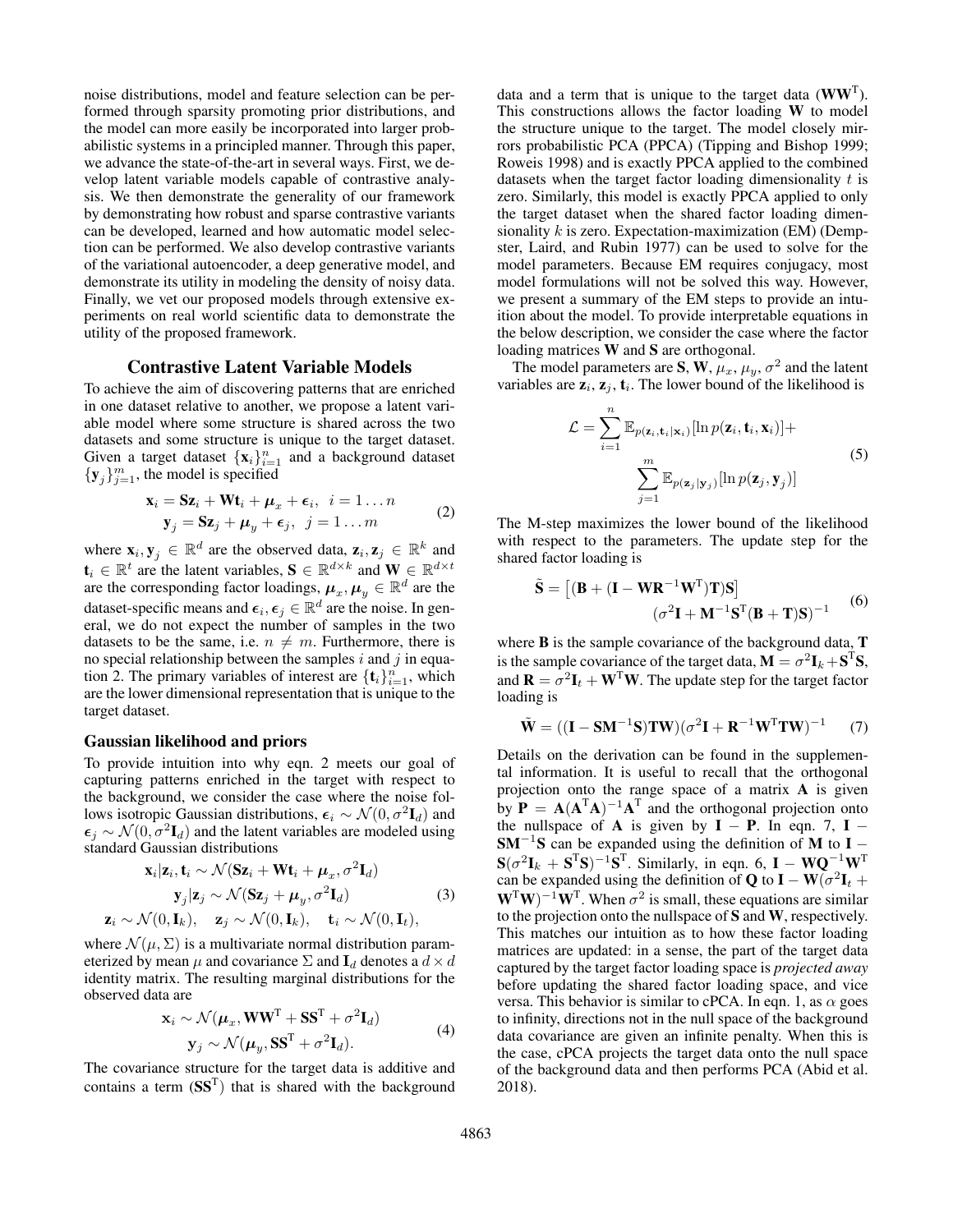The update steps can also be compared to the PPCA updates. For the factor loading matrix  $W$ , the update step is:

$$
\tilde{\mathbf{W}} = \mathbf{T} \mathbf{W} (\sigma^2 \mathbf{I} + \mathbf{R}^{-1} \mathbf{W}^{\mathrm{T}} \mathbf{T} \mathbf{W})^{-1}
$$
 (8)

which is the same as eqn. 7, except for the projection term.

### Beyond Gaussian Models

The assumptions of Gaussianity are not necessary for recovering latent structure that enriches desired patterns in the target dataset. We can more generally express the proposed model as:

$$
p(\mathcal{D}, {\mathbf{z}_i, \mathbf{t}_i}_{i=1}^n, {\mathbf{z}_j}_{j=1}^m; \Theta) =
$$
  
\n
$$
p(\Theta) \prod_{i=1}^n p(\mathbf{x}_i | \mathbf{z}_i, \mathbf{t}_i; \mathbf{W}, \mathbf{S}, \boldsymbol{\mu}_x, \sigma^2) p(\mathbf{z}_i) p(\mathbf{t}_i)
$$
  
\n
$$
\prod_{j=1}^m p(\mathbf{y}_j | \mathbf{z}_j; \mathbf{S}, \boldsymbol{\mu}_y, \sigma^2) p(\mathbf{z}_j),
$$
\n(9)

where  $D = {\{\mathbf{x}_i\}_{i=1}^n, {\{\mathbf{y}_j\}_{j=1}^m\}}$  and  $\Theta =$  $\{W, S, \mu_x, \mu_y, \sigma^2\}$ . The primary modeling decisions are to choose the appropriate likelihoods and priors on the loading matrices. The particular choices are governed by the application and domain specific knowledge.

However, this flexibility comes at a price: the posterior distributions  $p(\mathbf{t}_i, \mathbf{z}_i, \mathbf{z}_j | \mathcal{D})$  are no longer guaranteed to be tractable. Consequently, the EM algorithm sketched in the previous section is no longer available and instead, we use variational inference (Wainwright and Jordan 2008). In summary, the intractable posteriors are approximated with tractable surrogates  $q(\mathbf{t}_i|\lambda_{\mathbf{t}_i})q(\mathbf{z}_i|\lambda_{\mathbf{z}_i})q(\mathbf{z}_j|\lambda_{\mathbf{z}_j})$  and divergence  $KL(q || p)$  is minimized with respect to the variational parameters  $\lambda = \{\{\lambda_{\mathbf{z}_i}, \lambda_{\mathbf{t}_i}\}_{i=1}^n, \{\lambda_{\mathbf{z}_j}\}_{j=1}^m\}$ . This is equivalent to maximizing the lower bound of the marginal likelihood,

$$
p(\mathcal{D}; \Theta) \geq \mathcal{L}(\lambda, \Theta)
$$
  
\n
$$
= \sum_{i} \mathbb{E}_{q(\mathbf{z}_{i}; \lambda_{\mathbf{z}_{i}})q(\mathbf{t}_{i}; \lambda_{\mathbf{t}_{i}})}[\ln p(\mathbf{x}_{i}|\mathbf{z}_{i}, \mathbf{t}_{i}; \Theta_{\setminus{\{\mu_{y}\}}})]
$$
  
\n
$$
- \text{KL}(q(z_{i}; \lambda_{\mathbf{z}_{i}}) || p(\mathbf{z}_{i})) - \text{KL}(q(\mathbf{t}_{i}; \lambda_{\mathbf{t}_{i}}) || p(\mathbf{t}_{i}))
$$
  
\n
$$
+ \sum_{j} \mathbb{E}_{q(\mathbf{z}_{j}; \lambda_{\mathbf{z}_{j}})}[\ln p(\mathbf{y}_{j}|\mathbf{z}_{j}; \Theta_{\setminus{\{\mu_{x}, \theta_{x}\}}})]
$$
  
\n
$$
- \text{KL}(q(\mathbf{z}_{j}; \lambda_{\mathbf{z}_{j}}) || p(\mathbf{z}_{j})) + \ln p(\Theta)
$$
\n(10)

where  $\Theta_{\setminus \{\cdot\}}$  implies the parameters in  $\Theta$  except the parameters denoted in the set. Depending on the choice of q and p the expectations required for computing  $\mathcal{L}(\lambda, \Theta)$ may themselves be intractable. We use recently proposed black box techniques (Ranganath, Gerrish, and Blei 2014; Kingma and Welling 2014; Rezende, Mohamed, and Wierstra 2014; Titsias and Lázaro-Gredilla 2014) to sidestep this additional complication. In particular, we approximate the intractable expectations in  $\mathcal{L}(\Theta, \lambda)$  with unbiased Monte-Carlo estimates,  $\mathcal{L}(\Theta, \lambda)$ . Because the latent variables of interest are continuous, we are able to use reparameterization gradients (Kingma and Welling 2014; Rezende, Mohamed, and Wierstra 2014) to differentiate through the sampling process and obtain low variance estimates of  $\nabla_{\lambda,\Theta} \mathcal{L}(\Theta,\lambda)$ ,  $\nabla_{\lambda,\Theta}\mathcal{L}(\Theta,\lambda)$ . Using the noisy but unbiased gradients, optimization can proceed using a stochastic gradient ascent variant, e.g. ADAM (Kingma and Ba 2014). In our experiments we use Edward (Tran et al. 2016), a library for probabilistic modeling, to implement these inference strategies for the proposed models. We sketch the pseudocode for variational learning in Algorithm 1.

Algorithm 1 Pseudocode

- 1: **Input** Model  $p(\mathcal{D}; \Theta)$ , variational approximations  $q(\overline{\{z_i,t_i\}_{i=1}^n},\{z_j\}_{j=1}^m \mid \lambda)$
- 2: **Output**: Optimized  $\Theta$  and variational parameters  $\lambda$
- 3: Initialize  $\lambda$  and  $\Theta$ .
- 4: repeat
- 5: Use reparameterization trick to compute unbiased estimates of the gradients of the objective in Eqn. 10,  $\nabla_{\lambda,\Theta}\mathcal{L}(\lambda,\Theta)$
- 6: Update  $\lambda^{(l+1)} \leftarrow \text{ADAM}(\lambda^{(l)}, \nabla_{\lambda} \tilde{\mathcal{L}}(\lambda, \Theta)),$  $\Theta^{(l+1)} \leftarrow \text{ADAM}(\Theta^{(l)}, \nabla_{\Theta} \tilde{\mathcal{L}}(\lambda, \Theta))$
- 7: until convergence

Finally, we note that the black box inference framework does not restrict us to point estimates of Θ. As we will illustrate in the next section, it is possible to infer variational distributions over Θ by specifying an appropriate approximation  $q(\Theta \mid \lambda_{\Theta})$ .

### cLVM Variants

We refer to the base structure of the model as provided in eqn. 9 as a contrastive latent variable model, cLVM. As previously noted, different choices for the distributions in eqn. 9 can be made to address the specific challenges of the application. Several models are introduced here and are summarized in Table 1.

Sparse cLVM One application-specific problem is feature selection. In unsupervised learning, there is often a secondary goal of learning a subset of measurements that are of interest which is motivated by improved interpretability. This is especially important when the observed data is very high-dimensional. For instance, many biological assays result in datasets that have tens of thousands of measurements such as SNP and RNA-Seq data. During data exploration, discovering a subset of these measurements that is important to the target population can help guide further analysis. To learn a latent representation that is only a function of a subset of the observed dimensions, certain rows of the target factor loading, W, must be zero. The observed data corresponding to the zero rows in  $W$  then have no contribution to the latent representation t. Because there is no restriction on S, a sparsity requirement for W does not imply that the corresponding observation is zero.

One way to achieve this behavior is by using a regularization penalty on the model parameters. The penalty is added to the objective function to incite certain behavior. Regularization penalties can be related to priors by noting that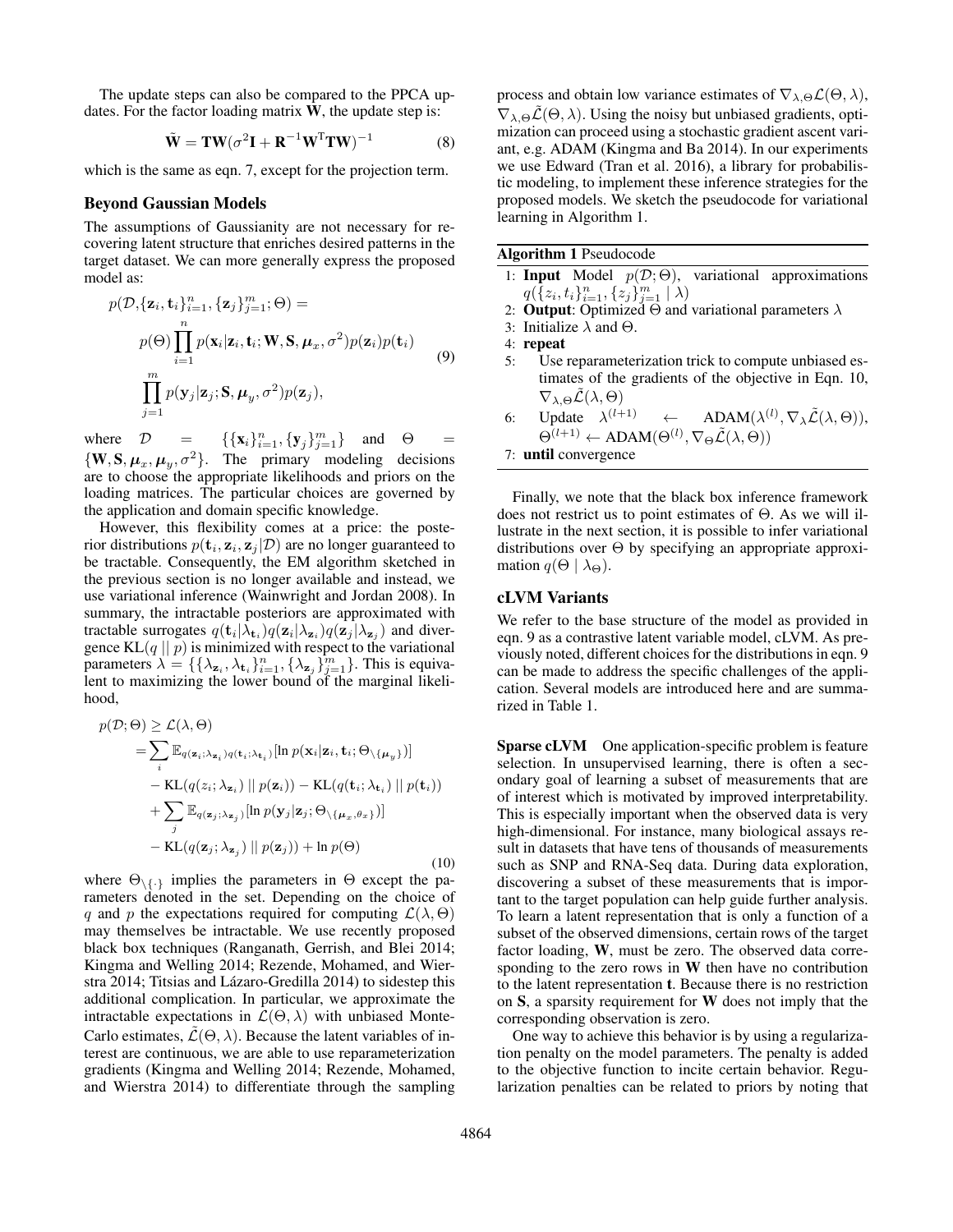| Model name                   | Prior                                                                                                                              | Likelihood                                  | Variational Approximation                                                                                                             |
|------------------------------|------------------------------------------------------------------------------------------------------------------------------------|---------------------------------------------|---------------------------------------------------------------------------------------------------------------------------------------|
| cLVM                         |                                                                                                                                    | Gaussian                                    |                                                                                                                                       |
| Sparse cLVM                  | $p(\mathbf{W}) = \prod_{i=1}^{d} \mathcal{N}(\mathbf{W}_{i:}   \rho_{i}, \tau)$<br>$C^{+}(\rho_{i}   0, 1) C^{+}(\tau   0, b_{q})$ | Gaussian                                    | $q(\mathbf{W}) = \mathcal{N}(\cdot, \cdot)$<br>$q(\ln \rho) = \mathcal{N}(\cdot, \cdot)$<br>$q(\ln \tau) = \mathcal{N}(\cdot, \cdot)$ |
| cLVM with<br>model selection | $p(\mathbf{S}) = \prod_{i=1}^{d-1} \mathcal{N}(\mathbf{S}_{:i} 0,\alpha_i) \text{IG}(\alpha_i a,b)$                                | Gaussian                                    | $q(\mathbf{S}) = \mathcal{N}(\cdot, \cdot)$<br>$q(\ln \alpha) = \mathcal{N}(\cdot, \cdot)$                                            |
| Robust cLVM                  | $p(\sigma^2) = \text{IG}(a, b)$                                                                                                    | Student's t                                 | $q(\ln \sigma^2) = \mathcal{N}(\cdot, \cdot)$                                                                                         |
| cVAE                         |                                                                                                                                    | Gaussian parameterized<br>by neural network | $q(\mathbf{z}_i, \mathbf{t}_i) = \mathcal{N}(g_{\mu}(\cdot), g_{\sigma}(\cdot))$                                                      |

Table 1: Summary of the model variants. For all of the models in the table, the latent variables  $\{z_i, t_i\}_{i=1}^n, \{z_j\}_{j=1}^m$  are modeled as standard Gaussians and the variational distributions are also Gaussian, unless otherwise noted. The model choice depends on the application. The various models are not mutually exclusive and may also be combined.

 $\log p(\mathbf{W}) \propto r(\mathbf{W})$ , where  $r(\cdot)$  is the penalty function. For feature selection, a group sparsity penalty (Yuan and Lin 2007) could be used. The rows of  $\mathbf{W} \in \mathbb{R}^{d \times t}$  are penalized:

$$
r(\mathbf{W}) = \rho \sum_{i=1}^{d} \sqrt{p_i} \|\mathbf{W}_{i:}\|_2
$$
 (11)

where  $W_{i}$  is the  $i^{th}$  row of W. This functional form is known to lead to sparsity at the group level, i.e. all members of a group are zero or non-zero. For increasing values of  $\rho$ , the target factor loading matrix has a larger number of zero-valued rows.

Sparsity inducing priors such as the automatic relevance determination (ARD) (Bishop 1999a; Virtanen et al. 2011; Klami, Virtanen, and Kaski 2013) or global-local shrinkage priors such as the horseshoe (Carvalho, Polson, and Scott 2009; 2010) can also be easily incorporated into the frameworkUsing the horseshoe prior as an example, the  $i^{th}$  row of W is modeled,

$$
\mathbf{W}_{i:}|\rho_{i},\tau \sim \mathcal{N}(0,\rho_{i}^{2}\tau^{2}\mathbf{I}_{t})
$$
  
\n
$$
\rho_{i} \sim C^{+}(0,1), \quad \tau \sim C^{+}(0,b_{g})
$$
\n(12)

where  $a \sim C^+(0, b)$  is the half-Cauchy distribution with density  $p(a|b) = \frac{2}{\pi}b(1 + \frac{a^2}{b^2})$  $\frac{a^2}{b^2}$ ) for  $a > 0$ . The horseshoe prior is useful for subset selection because it has heavy tails and an infinite spike at zero. Further discussion can be found in the supplemental information. For both the prior and regularization formulations, *groups* of rows in W could also be used instead of single rows if such a grouping exists.

cLVM with Automatic Model Selection The ARD prior is more typically applied to the columns of a factor loading matrix. This use allows for automatic selection of the dimension of the matrix. This could also be done in the cLVM model. Although both latent spaces can have any dimension less than d, which must be selected, we generally recommend setting the target dimension to two for visualization purposes. To select the dimension of the shared space, the percent variance explained can be analyzed or a prior, such as the ARD prior can be used. The columns of S are modeled

$$
\mathbf{S}_{:j}|\alpha_j \sim \mathcal{N}(0, \alpha_j \mathbf{I}_d), \quad \alpha_j \sim \text{IG}(a_0, b_0). \tag{13}
$$

The ARD prior has been shown to be effective at model selection for PPCA models (Bishop 1999b).

Robust cLVM Another application-specific goal may be to systematically handle outliers in the dataset. Similar to PPCA, the cLVM model is sensitive to outliers and can produce poor results if outliers are not addressed. It may be possible to remove outliers from the dataset, however this is typically a manual process that requires domain expertise and an understanding of the process that generated the data. A more general approach to handling outliers uses a heavy-tailed distribution to describe the data. One approach for constructing heavy tailed distributions is through scale mixtures of Gaussians (West 1987). Consider,

$$
\sigma^2 \sim \text{IG}(a, b). \tag{14}
$$

The resulting marginal distribution of the observed data is

$$
p(\mathbf{x}_i|\mu, a, b) = \prod_{k=1}^d \int_0^\infty \mathcal{N}(\mathbf{x}_{ik}|\mu, \sigma^2) \text{IG}(\sigma^2|a, b) d\sigma^2
$$

$$
= \prod_{k=1}^d \text{St}(\mathbf{x}_{ik}|\mu, \nu = 2a, \lambda = \frac{a}{b})
$$
(15)

where St indicates a Student's t-distribution (Archambeau, Delannay, and Verleysen 2006). The larger probability mass in the tails of the Student's t-distribution, as compared to the normal distribution, allows the model to be more robust to outliers.

#### Beyond Linear Models

Contrastive Variational Autoencoders Thus far we have only considered models that linearly map latent variables z and t to the observed space. The linearity constraint can be relaxed, and doing so leads to powerful generative models capable of accounting for nuisance variance.

$$
\mathbf{x}_{i} = f_{\theta_{s}}(\mathbf{z}_{i}) + f_{\theta_{t}}(\mathbf{t}_{i}) + \boldsymbol{\epsilon}_{i}, \quad i = 1...n
$$
  

$$
\mathbf{y}_{j} = f_{\theta_{s}}(\mathbf{z}_{j}) + \boldsymbol{\epsilon}_{j}, \quad j = 1...m,
$$
 (16)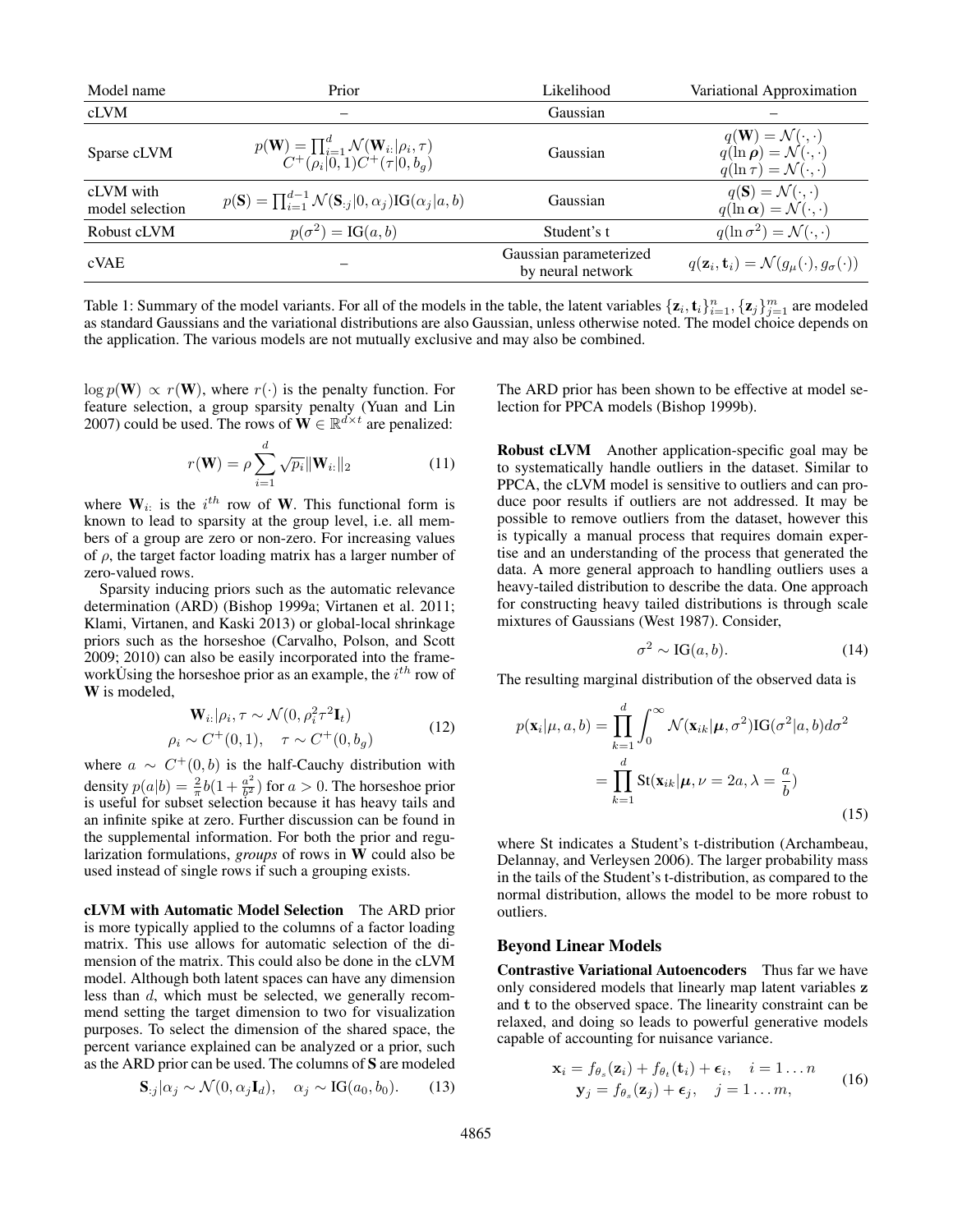where  $\epsilon_i \sim \mathcal{N}(0, \sigma^2)$  ,  $\epsilon_j \sim \mathcal{N}(0, \sigma^2)$ , and  $f_{\theta_s}$ ,  $f_{\theta_t}$  represent non-linear transformations parameterized by neural networks. The latent variables are modeled using standard Gaussian distributions, as before. Observe that similar to the linear case (eqn. 2) the target and background data share the projection  $f_{\theta_s}$  while the target retains a private projection  $f_{\theta_t}$ . This construction forces  $f_{\theta_s}$  to model commonalities between the target and background data while allowing  $f_{\theta_t}$ to capture structure unique to the target.

This model can be learned by maximizing the lower bound to the marginal likelihood  $p(\mathcal{D}|\Theta)$ ,  $\Theta = \{\theta_s, \theta_t, \mu_x, \mu_y, \sigma^2\}$ , analogously to eqn. 10. However, a large amount of data is typically required to learn such a non-linear model well. Moreover, since the number of latent variables proliferate with increasing data, it is computationally more efficient to amortize the cost of inferring the latent variables through inference networks shared between the data instances. In particular, we parametrize the variational posteriors  $q_{\lambda_t}(\mathbf{z}_i, \mathbf{t}_i | \mathbf{x}_i)$  =  $\mathcal{N}(\mathbf{z}_i|g_{\lambda_t}^{\mu}(\mathbf{x}_i), g_{\lambda_t}^{\sigma}(\mathbf{x}_i))\mathcal{N}(\mathbf{t}_i|g_{\lambda_t}^{\mu}(\mathbf{x}_i), g_{\lambda_t}^{\sigma}(\mathbf{x}_i))$  and  $q_{;\lambda_s}(\mathbf{z}_j | \mathbf{y}_j) = \mathcal{N}(\mathbf{z}_j | g_{\lambda_s}^{\mu}(\mathbf{y}_j), g_{\lambda_s}^{\sigma}(\mathbf{y}_j)),$  where  $\lambda_t$  and  $\lambda_s$  are inference network parameters. Unlike eqn. 10 where the variational parameters grow with the number of data instances, the variational parameters  $\lambda_t$  and  $\lambda_s$  do not.  $\lambda_t$ is shared amongst the target instances while  $\lambda_s$  is shared between the background examples. This is an example of *amortized variational inference* (Dayan et al. 1995; Gershman and Goodman 2014). Finally, learning proceeds by maximizing the evidence lower bound,

$$
p(\mathcal{D}; \Theta) \geq \mathcal{L}(\Theta, \lambda_s, \lambda_t)
$$
  
\n
$$
= \sum_i \mathbb{E}_{q_{\lambda_t}(\mathbf{z}_i, \mathbf{t}_i | \mathbf{x}_i)} [\ln p(\mathbf{x}_i | \mathbf{z}_i, \mathbf{t}_i; \Theta_{\setminus \{\mu_y\}})]
$$
  
\n
$$
- KL(q_{\lambda_t}(\mathbf{z}_i, \mathbf{t}_i | \mathbf{x}_i) || p(\mathbf{z}_i) p(\mathbf{t}_i))
$$
  
\n
$$
+ \sum_j \mathbb{E}_{q_{\lambda_s}(\mathbf{z}_j | \mathbf{y}_j)} [\ln p(\mathbf{y}_j | \mathbf{z}_j; \Theta_{\setminus \{\mu_x, \theta_x\}})]
$$
  
\n
$$
- KL(q_{\lambda_s}(\mathbf{z}_j | \mathbf{y}_j) || p(\mathbf{z}_j)) + \ln p(\Theta), \qquad (17)
$$

with respect to  $\Theta$  and  $\lambda_s$ ,  $\lambda_t$ . The KL terms are available to us in closed form, however the expectation terms are intractable and we again resort to Monte Carlo approximations and re-parameterized gradients to enable stochastic gradient ascent. We refer to this combination of the non-linear model and the amortized variational inference scheme as the contrastive variational auto encoder (cVAE).

#### Related Work

There are many techniques for dimensionality reduction, e.g. (Hotelling 1933; van der Maaten and Hinton 2008; Cox and Cox 2008). This review focuses on dimensionality techniques that use sets of data and/or address issues related to nuisance variation. Canonical correlation analysis (CCA) (Hotelling 1936) and its probabilistic variant (PCCA) (Bach and Jordan 2005) use two (or more) sets of data, however requires that samples are paired views (or higher dimensional sets of views) of the same sample. For instance perhaps several tests are run on a single patient and therefore the tests are linked via the patient identity. In CCA, the number of samples in the sets must be equal,  $n = m$ , however the dimensionality of each sample does not need to be the same. Damianou, Lawrence, and Ek proposed a nonlinear extension of PCCA where the mappings are sampled from a Gaussian process. The resulting model is a multi-view extension of GP-LVM (Lawrence 2005), but still requires linking the samples across datasets.

In this work, we propose addressing nuisance variation in the dataset by introducing a structure to the latent representation. Schulam and Saria investigate a similar idea with respect to sharing representations across different parts of the full data. In their work, a hierarchical model for disease trajectory is proposed where some of the model coefficients are shared across subsets of the data, e.g. total population and individual. This idea has also been proposed for the unsupervised analysis of time series data (Hsu, Zhang, and Glass 2017; Li and Mandt 2018). Data samples are assumed to have a latent representation that can be partitioned into static and dynamic contributions. None of these works have considered a contrastive setting. There has also been work in addressing explicit sources of nuisance variation. Louizos et al. explores a setting where certain variables within the dataset are a priori identified as nuisance and the remaining variables contribute to the latent representation. The observed data is modeled  $\mathbf{x} \sim p_{\theta}(\mathbf{z}, \mathbf{s})$  where s are the observed nuisance variables.

# Experiments

Contrastive latent variable models have applications in subgroup discovery, feature selection, and de-noising, each of which is demonstrated here leveraging different modeling choices. We use examples from Abid et al. to highlight the similarities and differences between the two approaches. The results of cLVM as applied to synthetic datasets can be found in the supplemental information.

### Subgroup Discovery for Incomplete Data

To demonstrate the use of cLVM for subgroup discovery, we use a dataset of mice protein expression levels (Higuera, Gardiner, and Cios 2015). The target dataset has 270 samples of two unknown classes of mice: trisomic (Down Syndrome model) and control. The background dataset has 135 known control samples. Each sample has 77 measurements. The dataset contains missing values at a level of approximately 1.6% due to technical artifacts and sampling that cannot be repeated. One of the advantages of the probabilistic approach is that it naturally handles missing data. Depending why the data is missing, missing data can either be ignored, marginalized, or explicitly modeled. For the mice protein dataset, we marginalize over the missing values by treating the missing data as latent variables and adding a corresponding normal variational approximation. Increasing levels of missing data were tested by artificially removing data from the target dataset. The robust variation of the model is applied to account for other possible data issues. The target and shared dimensionalities are both set to two. Fig. 1 shows the latent representation using cPCA and robust cLVM for the naturally occurring missing level, 25%, 50%, and 75%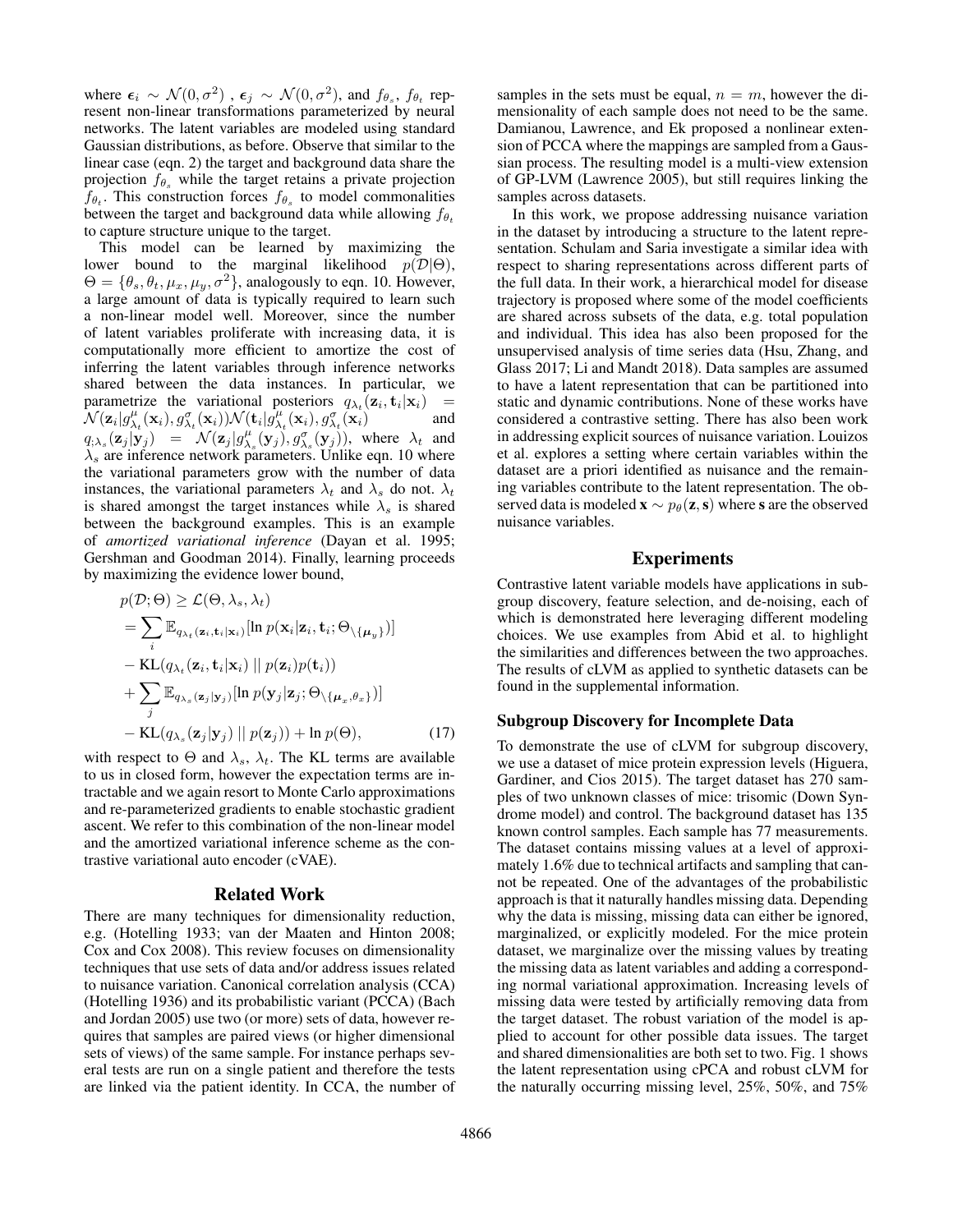

Figure 1: cLVM is robust to missing data. Density plots of the subgroups revealed in the target latent representation of the mice protein expression data. Red and blue points are the control and trisomic mice samples, respectively. The rows use cPCA and robust cLVM to learn the latent representation, respectively. Each column uses a different level of missing data, starting with the leftmost column containing the natural level of missing data. PCA is unable to perform subgroup discovery (see supplemental information) and robust cLVM is better able to perform subgroup discovery in the presence of missing data.

missing data. cPCA does not have natural handling for missing data therefore mean imputation was used to first fill-in. PCA is unable to recover the structure in the dataset (see supplemental information for results). Both cPCA and robust cLVM find the subsets, however, the proposed method is better able to discover the subgroups as the amount of missing data increases.

### Subgroup Discovery for High Dimensional Data

To highlight the use of cLVM for subgroup discovery in high-dimensional data, we use a dataset of single cell RNA-Seq measurements (Zheng et al. 2017). The target dataset consists of expression levels from 7,898 samples of bone marrow mononuclear cells before and after stem cell transplant from a leukemia patient. The background contains expression levels from 1,985 samples from a healthy individual. Pre-processing of the data reduces the dimensionality from 32,738 to 500 (Zheng et al. 2017; Abid et al. 2018). Given the size of the data to explore, it is useful in this setting to use an ARD prior to automatically select the dimensionality of the shared latent space. The target latent space is set to two and an IG( $10^{-3}$ ,  $10^{-3}$ ) prior is used for the columns of the shared factor loading. Fig. 2a shows the resulting latent representation, which is able to discover the subgroups, whereas PCA is not (see supplemental information). Fig. 2b compares the percent of variance explained in the ranked columns as compared to the cLVM model without model selection. The model with ARD uses over 100 fewer columns in the shared factor loading matrix and avoids an analysis to manually select the dimension.

### Automatic Feature Selection using Sparse cLVM

The third example uses a dataset, referred to as mHealth, that contains 23 measurements of body motion and vital signs from four types of signals (Banos et al. 2014; 2015). The participants in the study complete a variety of activities. The target data is composed of the unknown classes of cycling and squatting and the background data is composed of the subjects lying still. In this application, we demonstrate feature selection by learning a latent representation that both separates the two activities and uses only a subset of the signals. A group sparsity penalty is used, as described in the methodology, on the target factor loading. The target dimension is two, the shared dimension is twenty, and  $\rho$  is 400.  $\rho$  is selected by varying its value and inspecting the latent representation. The latent representation using regularization is shown in Fig. 2c. The two classes are clearly separated. Fig. 2d shows the row-wise norms of the target factor loading. The last six dimensions, corresponding to the magnetometer readings, are all zero which indicates that the magnetometer measurements are not important for differentiating the two classes and can be excluded from further analysis.

### De-noised Generative Modeling using cVAE

Finally, to demonstrate the utility of cVAE, we consider a dataset of corrupted images (see Fig. 3a). This dataset was created by overlaying a randomly selected set of 30, 000 MNIST (LeCun et al. 1998) digits on randomly selected images of the grass category from Imagenet (Russakovsky et al. 2015). The background is 30, 000 grass images. We train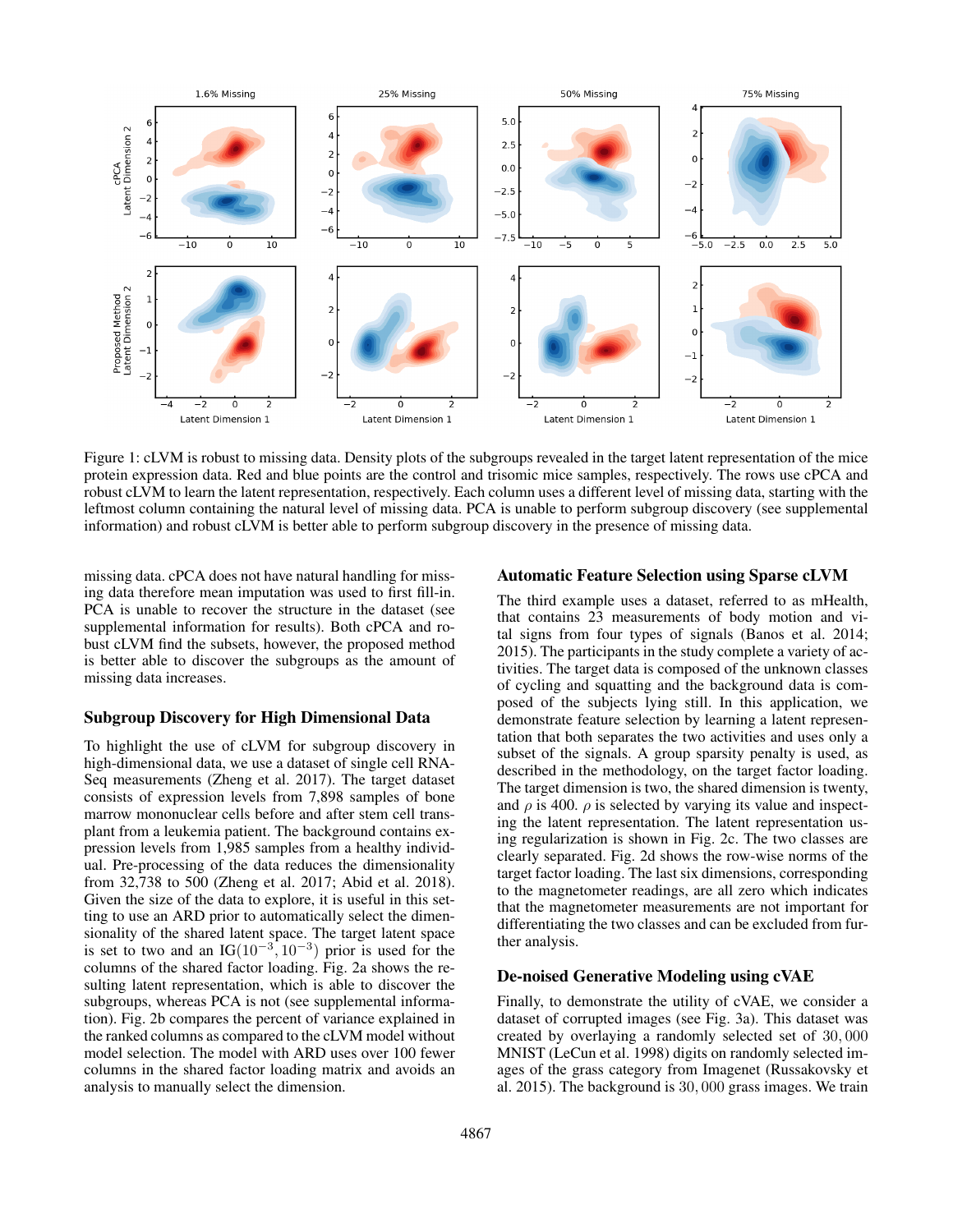

Figure 2: cLVM variants allow for model and feature selection. (a) Subgroups revealed in the target latent representation for the RNA-Seq dataset using the model selection cLVM variant. (b) The percent variance explained by the ordered columns of the shared factor loading for LVM with and without ARD (model selection). The ARD model has over 100 fewer non-zero columns in the shared factor loading. (c) Subgroups revealed in the target latent representation for the mHealth dataset using sparse cLVM. (d) The norms of the rows of the target factor loading for sparse LVM where the different colors correspond to different sensor types. The six dimensions with zero-valued norms correspond to magnetometer readings.



Figure 3: cVAE recovers meaningful structure from noisy data. (a) Samples of the target noisy images of digits on grass and background grass images. (b) Generative samples of the de-noised target (top row) and background (bottom row) which are enabled by the cVAE structure. Note there is no correspondence between the samples in (a) and (b). (c) The 2D cVAE projection and a 2D tSNE projection of a VAE with 10 dimensional space. The colors represent different digits.

a cVAE with a two-dimensional target latent space and an eight-dimensional shared space. We use fully connected encoder and decoder networks with two hidden layers with 128 and 256 hidden units employing rectified-linear nonlinearities. For the cVAE, both the target and shared decoders  $\theta_s$  and  $\theta_t$  use identical architectures. We compare against a standard variational autoencoder with an identical architecture and employ a latent dimensionality of ten, to match the combined dimensionality of the shared and target spaces of the contrastive variant. Fig. 3c presents the results of this experiment. The latent projections for the cVAE cluster according to the digit labels. VAE on the other hand confounds the digits with the background and fails to recover meaningful latent projections. Moreover, cVAE allows us to selectively generate samples from the target or the background space, Fig. 3b. The samples from the target space capture the digits, while the background samples capture the coarse texture seen in the grass images. Additional comparisons with a VAE using a two dimensional latent space is available in the supplemental.

## **Conclusions**

Dimensionality reduction methods are important tools for unsupervised data exploration and visualization. We propose a probabilistic model for improved visualization when the goal is to learn structure in one dataset that is enriched as compared to another. The latent variable model's core characteristic is that it shares some structure across the two datasets and maintains unique structure for the dataset of interest. The resulting cLVM model is demonstrated using robust, sparse, and nonlinear variations. The method is wellsuited to scenarios where there is a control dataset, which is common in scientific and industrial applications.

### References

Abid, A.; Zhang, M. J.; Bagaria, V. K.; and Zou, J. 2018. Exploring patterns enriched in a dataset with contrastive principal component analysis. *Nature Communications* 9:2134.

Archambeau, C.; Delannay, N.; and Verleysen, M. 2006. Robust probabilistic projections. In *ICML*, 33–40. ACM.